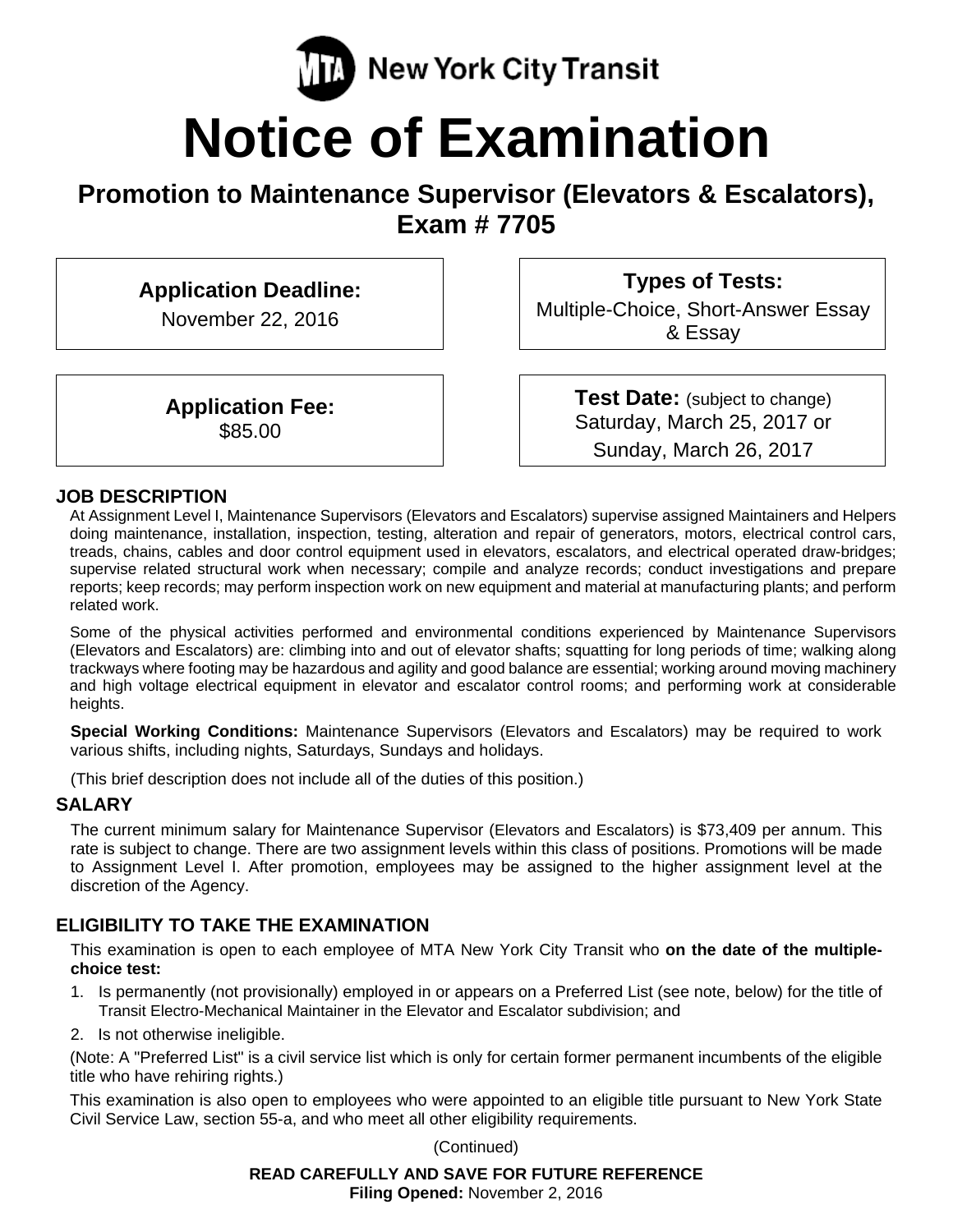# **ELIGIBILITY TO TAKE THE EXAMINATION (Continued)**

You are responsible for determining whether you meet the eligibility requirements for this examination prior to submitting the *Application*. If you do not know if you are eligible, check with **your department's Human Resources representative.** You may be given the test before we verify your eligibility. If you are marked "Not Eligible," your application fee will **not** be refunded and you will **not** receive a score.

This examination is **not** open to employees of MaBSTOA or MTA Bus Company, or to employees of any MTA agency other than MTA New York City Transit.

#### **REQUIREMENTS TO BE PROMOTED**

**Probationary Period:** At the time of promotion, you must have completed your probationary period in the eligible title as indicated in the above "Eligibility to Take Examination" section, and you must be permanently employed in the eligible title or your name must appear on a Preferred List for the eligible title at the time of promotion. Additionally, you must have served permanently in the eligible title for at least one year. Time served prior to a break in service of more than one year will not be credited.

**Drug Screening Requirement:** You must pass a drug screening in order to be promoted.

#### **HOW TO SUBMIT AN APPLICATION AND PAY THE APPLICATION FEE**

**You must apply online** for this examination **by the last day of the application period** unless you are requesting a Fee Waiver. Applicants who wish to request a Fee Waiver should refer to the "How to Submit an Application When Requesting a Fee Waiver" section below.

**Application Fee:** This fee is generally not refundable. Under special circumstances, you may be entitled to a refund. You should refer to the Department of Citywide Administrative Services ("DCAS") Exam Regulations to determine if you are entitled to a refund prior to requesting a refund. You can refer to the bottom of the last page of this Notice of Examination for instructions on how to obtain a copy of the DCAS Exam Regulations.

#### **Online Applications:**

- 1. Apply using the "BSC" employee portal at: www.mymta.info by the last day of the application period.
- 2. You must pay the application fee via payroll deduction. Applicants who request a fee waiver must apply by mail.
- 3. You will be sent a confirmation email after you complete your application and pay the application fee.

Computers with internet access are available on a limited basis at branches of the New York Public Library, the Brooklyn Public Library and the Queens Library to patrons with a valid library card.

# **HOW TO SUBMIT AN APPLICATION WHEN REQUESTING A FEE WAIVER**

Applicants who wish to request a Fee Waiver must obtain an *Application* in person at the MTA New York City Transit Exam Information Center as indicated below and must submit the *Application* by mail to the address in the "Correspondence" section below **by the last day of the application period**.

MTA New York City Transit will not accept applications in person. Additional information on requesting an application fee waiver is available with the *Application*.

**MTA New York City Transit Exam Information Center**: Open Monday through Friday, from 9 AM to 3 PM, in the lobby at 180 Livingston Street, Brooklyn, New York. Directions: take the A, C, F, or R trains to the Jay Street-Metro Tech Station, or the 2, 3, or G train to the Hoyt Street Station. The MTA New York City Transit Exam Information Center will be closed on November 11, 2016 for Veterans' Day.

# **ADMISSION LETTER**

An *Admission Letter* will be mailed to you about 10 days before the first date of the multiple-choice test. If you do not receive an *Admission Letter* at least 4 days before the first date of the multiple-choice test, you may obtain a duplicate letter at the MTA Exam Information Center (as indicated above). A paper copy of the *Admission Letter* is your ticket for admission to the test.

Employees **must** keep their official mailing address **up to date.** Only the address on file with the MTA Business Service Center will be used to mail correspondence, including the *Admission Letter.*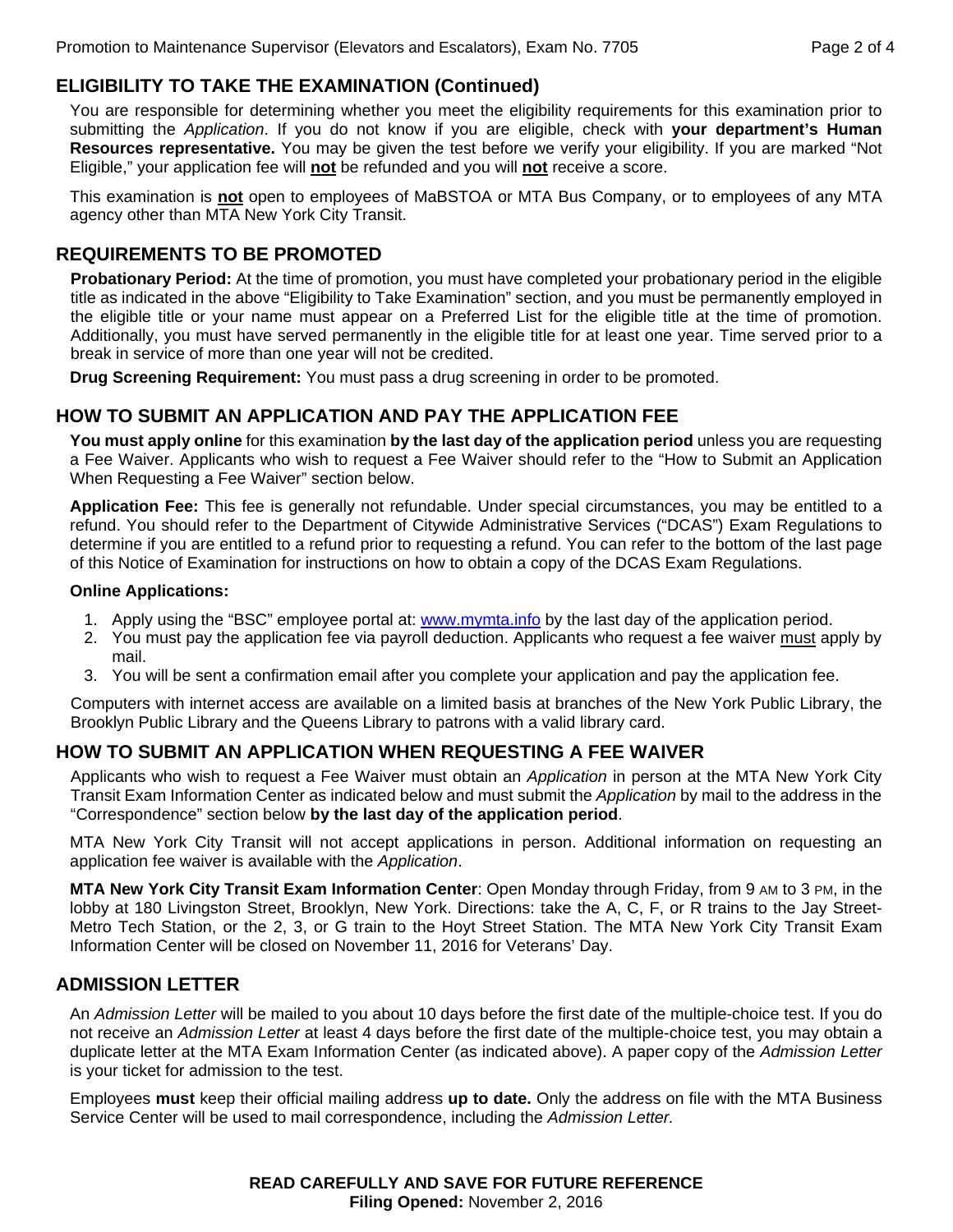# **THE TEST**

You will be given a qualifying multiple-choice test, a qualifying essay test and a competitive short-answer essay test. A score of at least 70% is required to pass the multiple-choice test, the qualifying essay test and the competitive short-answer essay test. Your score on the competitive short-answer essay test will determine 85% of your final score. Your seniority will determine the remaining 15%. You must pass the qualifying multiple-choice test, the qualifying essay test and the competitive short-answer essay test to have your seniority credited. Your seniority score will be 70 plus ½ point for each three months of completed, permanent continuous service with an agency under the jurisdiction of the Commissioner, Department of Citywide Administrative Services in permanent competitive class titles. Your service will be credited through the date of the tests, up to a maximum of 15 years. Time served prior to a break in service of more than one year will not be credited.

Veterans' or Disabled Veterans' Credit will be granted only to eligible passing candidates who request that they be applied. Veterans' or Disabled Veterans' Credit should be requested at the time of application, but **must** be requested before the date the eligible list is established. Claims for Veterans' or Disabled Veterans' Credit cannot be made once the eligible list is established.

The qualifying multiple-choice test and the competitive short-answer essay test may include questions on the maintenance, repair, alteration and inspection of generators, motors, electrical control equipment, cars, treads, chains, cables, doors and door control equipment used in elevators and escalators; supervision of personnel in accordance with MTA New York City Transit rules, regulations, policies, procedures, contractual agreements and other governing documents; reading and interpreting drawings, sketches and specifications; making appropriate measurements and computations; proper safety procedures and precautions; and other related areas.

The qualifying essay test will require candidates to write one or more reports based on information provided on the day of the test. Candidates will be evaluated on their ability to write concisely, comprehensively and clearly using good grammatical form. Only those candidates who achieve a passing score on the qualifying multiplechoice test will have their qualifying essay test rated. Only those candidates who achieve a passing score on the qualifying multiple-choice test and the qualifying essay test will have their competitive short-answer essay test rated.

# **TEST ADMINISTRATION GUIDELINES**

**Warning:** You are not permitted to enter the test site with cellular phones, beepers, pagers, cameras, portable media players, or other electronic devices. Calculators are **not** permitted.

Electronic devices with an alphabetic keyboard or with word processing or data recording capabilities, such as planners, organizers, etc. are prohibited. If you use any of these devices in the building at any time before, during or after the test, you may not receive your test results, your test score may be nullified, and your application fee will not be refunded.

 You may not have any other person, including children, present with you while you are being processed for or taking the test and no one may wait for you inside of the test site while you are taking the test.

**Leaving:** You must leave the test site once you finish the test. If you leave the test site after being fingerprinted but before finishing the test, you will not be permitted to re-enter. If you disregard this instruction and re-enter the test site, you may not receive your test results, your test score may be nullified, and your application fee will not be refunded.

**Proof of Identity:** You must present your MTA New York City Transit employee ID when you arrive to take the tests.

# **THE TEST RESULTS**

If you pass the qualifying multiple-choice test, the qualifying essay test and the competitive short-answer essay test and are marked eligible, your name will be placed in final score order on an eligible list and you will be given a list number. You will be notified by mail of your test results. If you meet all requirements and conditions, you will be considered for promotion when your name is reached on the eligible list.

#### **READ CAREFULLY AND SAVE FOR FUTURE REFERENCE Filing Opened:** November 2, 2016